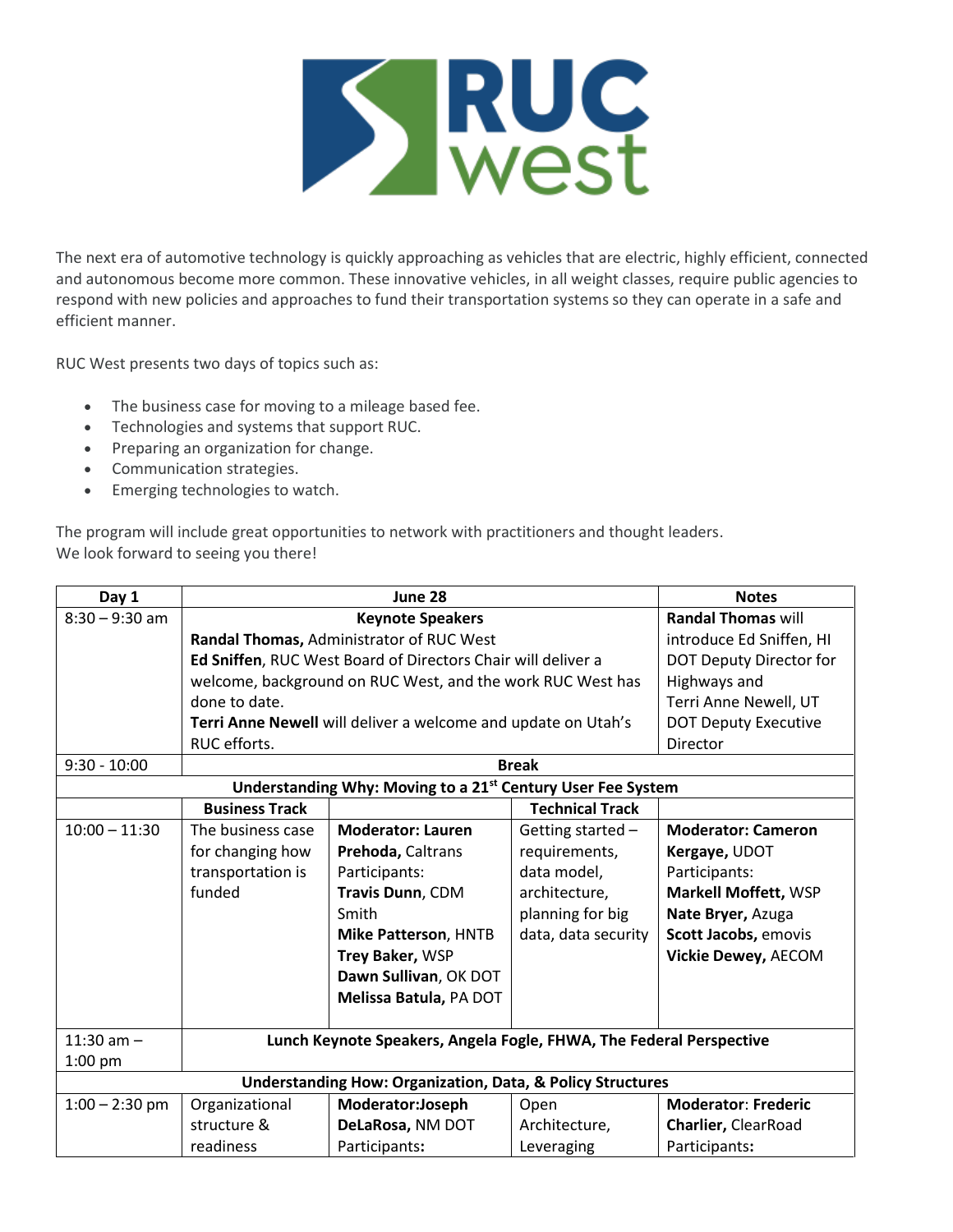|                  | including from<br>tolling perspective                                                                                        | Mike Warren, WSP<br>Daryl Ballantyne,<br><b>UDOT</b><br>Scott Urada, HI DOT<br>Reema Griffith, WA<br>Transportation<br>Commission<br>Alex Shirshov,<br>TransUrban                                                                             | <b>Current Standards</b><br>& Certification -<br>How it could<br>reduce<br>administrative<br>costs & risks;<br>ongoing efforts<br>related to RUC | Jason Conley, OmniAlr<br><b>Suzanne Murtha, AECOM</b><br>Markell Moffett, WSP<br>Nate Bryer, Azuga<br>Scott Jacobs, emovis                 |
|------------------|------------------------------------------------------------------------------------------------------------------------------|-----------------------------------------------------------------------------------------------------------------------------------------------------------------------------------------------------------------------------------------------|--------------------------------------------------------------------------------------------------------------------------------------------------|--------------------------------------------------------------------------------------------------------------------------------------------|
|                  |                                                                                                                              |                                                                                                                                                                                                                                               |                                                                                                                                                  |                                                                                                                                            |
| $2:30 - 3:00$ pm |                                                                                                                              |                                                                                                                                                                                                                                               | <b>Break</b>                                                                                                                                     |                                                                                                                                            |
|                  |                                                                                                                              | <b>Understanding Who: Working on Change</b>                                                                                                                                                                                                   |                                                                                                                                                  |                                                                                                                                            |
| $3:00 - 4:30$ pm | Communication<br>best practices<br>including<br>leveraging the<br>mere exposure<br>effect (aka<br>familiarity<br>principles) | <b>Moderator: Barbara</b><br>Rohde, MBUFA<br>Participants:<br><b>Colleen Gants, PRR</b><br>Scot Urada, HI DOT<br><b>Adrian Moore, Reason</b><br>Foundation<br>Tim Kirby, WSP<br>Andrew McLean, CDM<br>Smith                                   | Managing big<br>data, cloud<br>services:<br>managing the data<br>resources of the<br>future                                                      | <b>Moderator: Peter Aiyuk,</b><br><b>NV DOT</b><br>Participants:<br>Randy Iwasaki, AWS<br>Rahul Gupta, Accenture                           |
|                  |                                                                                                                              | Peter Plumeau, EBP                                                                                                                                                                                                                            |                                                                                                                                                  |                                                                                                                                            |
|                  |                                                                                                                              | Amy Ford, AECOM                                                                                                                                                                                                                               |                                                                                                                                                  |                                                                                                                                            |
| $5:00 - 7:00$ pm |                                                                                                                              |                                                                                                                                                                                                                                               | <b>Networking Event</b>                                                                                                                          |                                                                                                                                            |
|                  |                                                                                                                              |                                                                                                                                                                                                                                               |                                                                                                                                                  |                                                                                                                                            |
| Day 2            |                                                                                                                              |                                                                                                                                                                                                                                               | June 29                                                                                                                                          |                                                                                                                                            |
|                  | <b>Business Track</b>                                                                                                        |                                                                                                                                                                                                                                               | <b>Technical Track</b>                                                                                                                           | <b>Notes</b>                                                                                                                               |
| $8:30 - 9:30$ am |                                                                                                                              | Keynote Speaker: David Kim, WSP, RUC and the Future of Transportation                                                                                                                                                                         |                                                                                                                                                  |                                                                                                                                            |
| $9:30 - 10:00$   |                                                                                                                              | <b>Break</b>                                                                                                                                                                                                                                  |                                                                                                                                                  |                                                                                                                                            |
| $10:00 - 11:30$  |                                                                                                                              | <b>Understanding What: 20 Years of What Works</b><br><b>Moderator:</b>                                                                                                                                                                        |                                                                                                                                                  | <b>Moderator: Nathan Lee,</b>                                                                                                              |
|                  | Working with<br>other jurisdictions<br>(states, toll<br>authorities, etc.)<br>including lessons<br>learned from<br>tolling   | <b>Anthony Buckley</b><br>Participants:<br>Lauren Prehoda,<br>Reema Griffith,<br>Maureen Bock,<br><b>Vicky Dewey, AECOM</b>                                                                                                                   | Bridging the gap<br>between business<br>and technology:<br>best practices &<br>case studies                                                      | <b>UDOT</b><br>Participants:<br>Tom Kreuger (Emovis)<br>Nate Bryer (Azuga)<br><b>Markell Moffett (WSP)</b><br>Mahrokh Arefi (IBI<br>Group) |
| $11:30 - 1:00$   |                                                                                                                              | Lunch - Keynote Speaker, Allie Kelly, The Ray                                                                                                                                                                                                 |                                                                                                                                                  |                                                                                                                                            |
| pm               |                                                                                                                              |                                                                                                                                                                                                                                               |                                                                                                                                                  |                                                                                                                                            |
|                  |                                                                                                                              | What's Next: Harnessing and Planning for the Next 20 Years                                                                                                                                                                                    |                                                                                                                                                  |                                                                                                                                            |
| $1:00 - 2:30$ pm |                                                                                                                              | Plenary Session: Discussion from various technology providers<br>and innovators on emerging technologies, opportunities, and<br>challenges, and impacts on data systems. But most importantly,<br>what enables this and how do we PAY for it. |                                                                                                                                                  | <b>Moderator: Maureen</b><br>Bock, ODOT<br>Participants:<br><b>Road Pricing</b><br>Nina Elter, ERoad                                       |